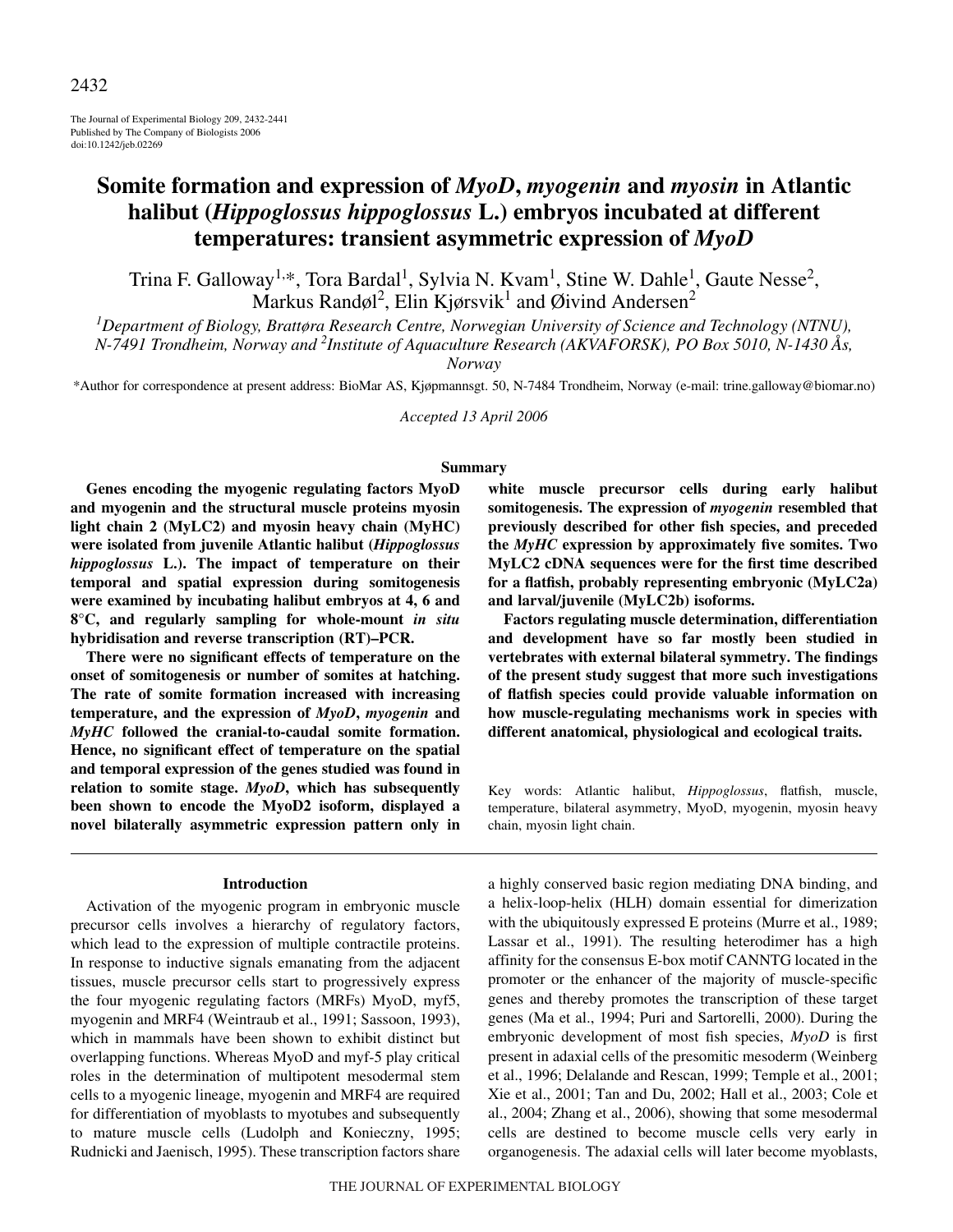migrate and mature into slow superficial red muscle fibres, whereas the lateral cells of the somites form the bulk of fast white muscle fibres (Devoto et al., 1996). *Myogenin* expression succeeds *MyoD* expression, and activates fusion of myoblasts and differentiation to multinucleated myotubes (Rescan, 2001). Subsequently the maturing muscle fibres start to express genes encoding muscle-specific contractile proteins, such as myosin heavy chain (MyHC) and myosin light chain (MyLC) (reviewed in Goldspink et al., 2001).

Since fish are ectothermic animals and most teleost fish eggs are fertilised externally, water temperature is one of the most important external factors regulating developmental rate (Blaxter, 1988), partly by influencing the transcription rate of hundreds of genes (e.g. Malek et al., 2004). Egg incubation temperature affects the size and number of red and white muscle fibres at hatching, as well as muscle growth throughout larval and juvenile life in many fish species (Stickland et al., 1988; Vieira and Johnston, 1992; Brooks and Johnston, 1993; Usher et al., 1994; Johnston et al., 1995; Nathanailides et al., 1995; Johnston and McLay, 1997; Alami-Durante et al., 1997; Johnston et al., 1998; Galloway et al., 1998). By contrast, gene expression of the MRFs is affected by temperature in some fish species (Wilkes et al., 2001; Xie et al., 2001) but not in others (Temple et al., 2001; Hall et al., 2003; Cole et al., 2004).

The Atlantic halibut (*Hippoglossus hippoglossus* L.) is the largest flatfish in the North Atlantic (Haug, 1990), and is of great commercial value both for fisheries and aquaculture, owing to its rapid growth and good flavoured flesh. In Norwegian waters the halibut spawns between December and April, and the mean temperature at which the embryos develop is presumed to be around 5°C (Lønning et al., 1982; Haug et al., 1984; Kjørsvik et al., 1987), with 2 and 9°C being close to the lower and upper thermal tolerance limits, respectively, for these early life stages (Bolla and Holmefjord, 1988; Pittman et al., 1989; Galloway et al., 1999). Incubation of halibut eggs at experimental temperatures within these thermal tolerance limits has been shown to have a positive effect on developmental rate (Pittman et al., 1989; Galloway et al., 1999) but a negative effect on muscle mass size at hatching (Galloway et al., 1999). However, no information is available for any flatfish species about possible effects of temperature on the rate of somite development and gene expression of the underlying regulatory factors. In the present study the musclespecific genes encoding the regulatory factors MyoD and myogenin and the structural proteins MyLC and MyHC were isolated from Atlantic halibut, and the impact of temperature on their temporal and spatial expression during somitogenesis was examined.

#### **Materials and methods**

#### *Rearing and sampling of embryos/larvae*

Eggs stripped from one female were fertilised with milt from one male of the Atlantic halibut (*Hippoglossus hippoglossus* L.) broodstock from AKVAFORSK, Sunndalsøra, Norway, kept at 6–7°C. Fertilisation rate was 88%. After fertilisation at

6°C approximately 850 eggs were transferred to each of six 3·l glass bowls; two of these were further incubated at a mean temperature of  $4.3\pm0.2^{\circ}$ C (4°C group), two at  $5.8\pm0.6^{\circ}$ C (6°C group) and two at  $8.8\pm0.9^{\circ}$ C ( $8^{\circ}$ C group). These temperatures were maintained by placing the glass bowls in temperature controlled water baths. The seawater  $(30-32 p.p.t.)$  in the bowls had been filtered  $(0.2 \mu m)$ , UV treated and 25 p.p.m. of oxytetracycline added. Approximately half of the water was changed every third day.

Embryos/larvae were sampled from each temperature group at regular intervals of day-degrees ( $d^{\circ}$  = days  $\times$  temperature in degrees Celsius); at 30, 40, 50, 60, 70 and 80 $d^{\circ}$  after fertilisation and 6 $d^{\circ}$  after hatching (=day when >50% of the embryos had hatched). Samples for reverse transcription (RT)–PCR analyses (*N*=20 per sampling point) were frozen on dry ice in Nunc cryotubes and stored at –80°C. Samples for *in situ* hybridisation (*N*=25 per sampling point) were fixated in 4% paraformaldehyde (PFA) in phosphate-buffered saline (PBS) overnight and dechorionated before the embryos were rinsed twice in PBS, washed in 50% and 75% methanol in PBS and stored at  $-80^{\circ}$ C in 100% methanol. During dechorionisation the yolk sac was also removed. Samples for examination of somite stage, standard length and myotome height (*N*=10 per sampling point) were fixated in a modified Karnovsky fixative, as described elsewhere (Galloway et al., 1998).

#### *Cloning of muscle specific genes*

Total RNA was extracted from whole embryos at different stages and from fast (white) and slow (red) skeletal muscle of a 1-year old Atlantic halibut weighing  $45.9 g$  (14.8 cm in length) using TRIzol (Gibco-BRL, Gaithersburg, MD, USA). Total RNA (100–500 ng) was reverse transcribed into cDNA using the Ready-To-Go T-primed First-Strand Kit (Pharmacia Biotech, Uppsala, Sweden). Initially, partial halibut *MyoD* and *myogenin* cDNA sequences were PCR amplified using degenerate primers against conserved regions. The *MyoD* primers myd1 and myd2 were based on the N- and C-terminal sequences DFYDDPCF and DCLSSIVE, respectively, whereas the *myogenin* primers myg1 and myg2 corresponded to the regions MELFET and TSIVDSIT, respectively. Downstream *MyoD* and *myogenin* cDNA sequences were isolated by 3'RACE (Rapid Amplification of cDNA Ends) combining the *MyoD*-specific forward primers myd16 and myd21, or the *myogenin*-specific primers myg8 and myg13, with the oligo(dT)-tailed primer and the adapter primer described by Frohman et al. (Frohman et al., 1988). Upstream sequences of halibut *MyoD* were successfully PCR amplified from genomic DNA by Genome Walking (Clontech, San Francisco, CA, USA) by including the specific antisense primers myd38 and myd39 according to the manufacturer's protocol. Based on the gene structure of zebrafish *MyoD* (Du et al., 2003) and mouse *myogenin* (Edmondson et al., 1992), the primers sets myd $16 + \text{myd}23$  and myg $13 + \text{myg}15$  were used to PCR amplify the two introns of halibut *MyoD* and *myogenin*, respectively, from genomic DNA (Qiagen DNA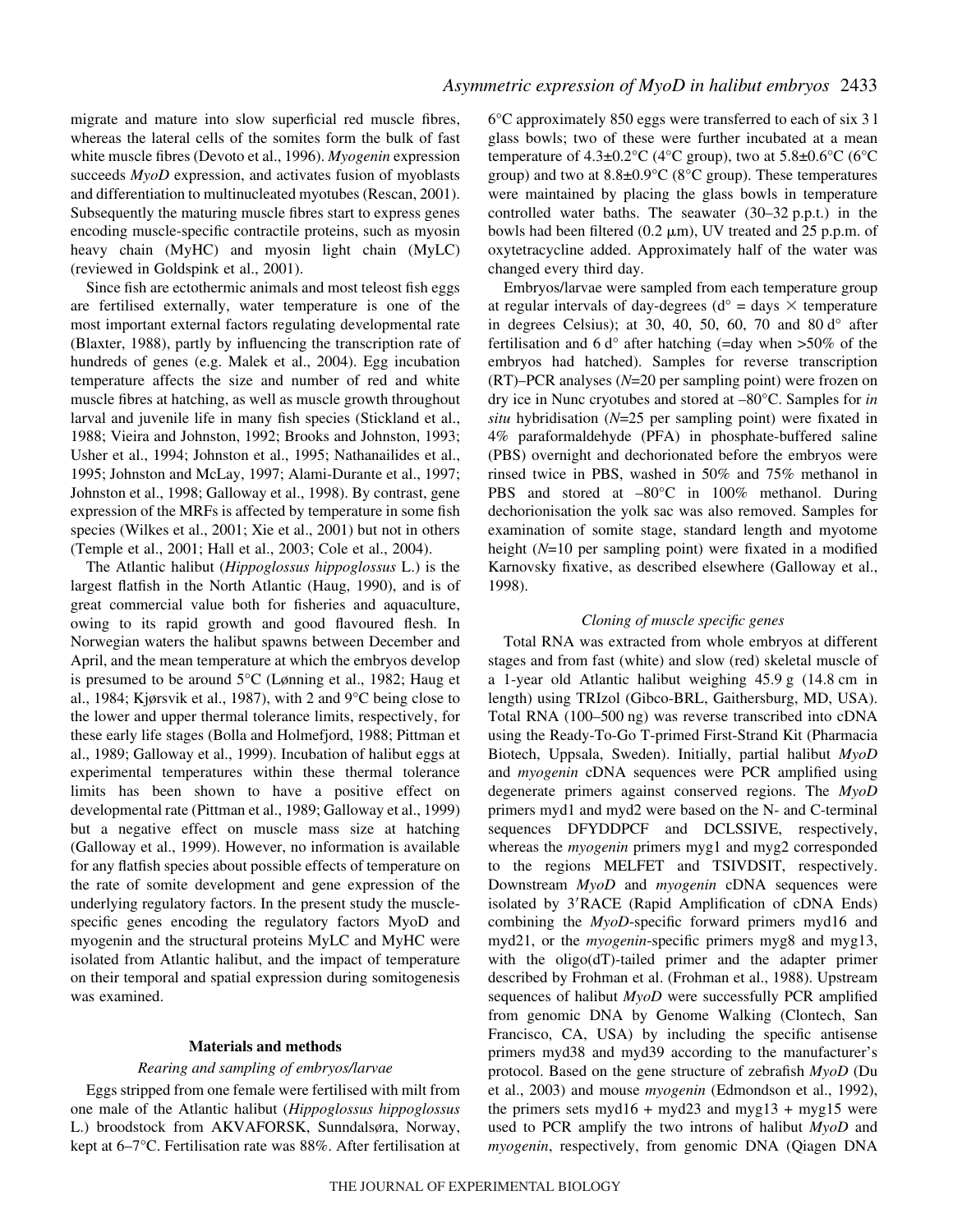isolation kit). Two partial halibut *MyLC* cDNAs were isolated by running 3'RACE on pooled embryonic cDNA from several developmental stages, using the specific forward primer mlc1 encoding the conserved region MAPKKA. Finally, a partial halibut *MyHC* cDNA was amplified from fast muscle RNA by RT–PCR, using the primers mhc1 and mhc3 encoding the MyHC sequences KNWPWMK and MDLENDK, respectively.

All PCRs were run on a Perkin Elmer 2400 thermal cycler (Cetus, Hayward, CA, USA) by denaturation at  $94^{\circ}$ C for 2 min followed by 35–40 cycles of amplification at  $94^{\circ}$ C for 30 s, 58–65°C for 30–50 s depending on the primers, and 72°C for 50 s. The PCR mixture of 12.5  $\mu$ l contained 0.6 i.u. Taq DNA polymerase (Promega, Southampton, UK) together with 0.2 mmol  $l^{-1}$  of each of the dNTPs and 10 pmol of each primer in standard GeneAmp® PCR buffer. PCR amplicons were visualized by agarose gel electrophoresis and ethidium bromide staining, cloned into pGEM-T Easy vector (Pharmacia Biotech), and sequenced in both directions (Applied Biosystems 377A, Foster City, CA, USA).

## *Spatiotemporal gene expression*

### *Whole-mount in situ hybridization*

cRNA probes for whole-mount in situ hybridization (WM-ISH) were prepared from plasmids containing halibut *MyoD*, *myogenin* or *MyHC* cDNAs. The plasmids were linearised using *Sal*I and *Nco*I restriction endonucleases, DIG labelled (Roche Diagnostics, GmBH, Mannheim, Germany), and purified according to the manufacturer's protocol. The labelled sense and antisense probes were electrophoresed together with standards included in the labelling kit to evaluate the probe concentrations. Three or more embryos or larvae per developmental stage from each temperature group were used for WM-ISH with each antisense RNA probe. Corresponding sense probes were used as negative controls on one sample per developmental stage from each temperature group. WM-ISH was performed according to the procedure of Hall et al. (Hall et al., 2003) with modifications as follows. Permeabilisation of all embryonic stages was achieved by digestion in 20  $\mu$ l ml<sup>-1</sup> proteinase K for 15 min, and for newly hatched larvae the conditions were 50  $\mu$ l ml<sup>-1</sup> for 10 min. Hybridisation with  $500$  ng ml<sup>-1</sup> digoxigenin (DIG)-labelled cRNA probe in the hybridisation solution lasted 1-3 days at 70°C. Bound probe was conjugated to an alkaline-phosphatase-labelled anti-DIG antibody (Roche 1093274) at a dilution 1:8000 in the 'Heaven Seven' solution overnight at 4°C. A colour reaction occurred by adding  $0.45$  mg ml<sup>-1</sup> nitroblue tetrazolium (NBT) and  $0.175 \text{ mg ml}^{-1}$  5-bromo-4-chloro-3-indolylphosphate (BCIP) to the 'Divine Nine' solution and incubating in darkness overnight at 4°C. Photographs were taken on a Leica MZ75 binocular microscope using a Nikon Camera Head DS-5M and a Nikon Camera Control Unit DS-L1. The yolk sac was removed before the embryos/larvae were photographed.

## *RT–PCR*

The temporal expression of MyoD, myogenin and MyLC

were also examined by RT–PCR using the intron spanning primers described above for amplifying MyoD and myogenin cDNAs. The MyLC2a and MyLC2b cDNAs, which differed in the length of the  $3'$  untranslated region (UTR), were coamplified by 3'RACE and separated by gel electrophoresis. From each sampling point, total RNA of five embryos or larvae was mixed before cDNA synthesis. Proper first strand cDNA synthesis was verified by PCR amplifying halibut  $\beta$ -actin (GenBank accession no. AJ630123) using the primers actb1 and actb2. These primers, as well as the 3'RACE primers for MyLC2, spanned intron sequences to exclude possible contamination of genomic DNA.

### *Primer sequences*

myd1 (sense): 5'-gatttctaygaygayccktgytt-3' myd2 (antisense): 5'-acgatgctggawagrcartc-3' myd16 (sense): 5'-acagcggcgactcggacg-3' myd21 (sense): 5'-tggatttcatgtctccgtgt-3' myd23 (antisense): 5'-acgacggtttagagctg-3' myd38 (antisense): 5'-tccagtggcgggtagaagctgtcttc myd39 (antisense): 5'-tcatggcgttgcgcaggatctccact-3' myg1 (sense): 5'-atggagcttttygagac-3' myg2 (antisense): 5'-atgctgtccacgatrgacgt-3' myg8 (sense): 5-aagaggagcaccctgatgaa myg13 (sense): 5'-gagcgccatccagtata-3' myg15 (antisense): 5'-cacgcatgttcccctgct-3' mlc1 (sense): 5'-aagatggcaccaaagaagg-3' mhc1 (sense): 5'-aaaaactggccatggatgaa-3' mhc3 (antisense): 5'-ttgtcattctcmagrtccat-3' actb1 (sense): 5'-aacggmtccggyatgtgyaa-3' actb2 (antisense): 5'-tgggaggacgacatggaaaa-3'

#### *Statistics*

Significant differences (*P*<0.05) between treatments in somite recruitment rate and number of somites, standard length and myotome height at hatching were determined by a oneway ANOVA followed by a Tukey's B *post-hoc* test.

#### **Results**

### *Cloning of five muscle-specific genes*

Five genes were isolated from Atlantic halibut that encoded two muscle regulatory factors and three contractile myosin proteins. The *MyoD* gene was organized as three exons interrupted by two introns (GenBank accession no. AJ630124, Fig. 1). A full-length *MyoD* cDNA (GenBank accession no. AJ630127) was isolated from fast skeletal muscle that encoded a predicted protein of 264 amino acids (aa) including the highly conserved bHLH motif (Fig. 1). Similarly, the splicing of the three exons in the halibut *myogenin* gene (GenBank accession no. AJ487982) resulted in a skeletal muscle *myogenin* cDNA encoding a predicted bHLH-containing protein of 250 aa (Fig. 2). The conserved N-terminal sequence MELFET is encoded by the sense PCR primer and is therefore omitted in Fig. 2. Intron 1 and 2 of the *myogenin* gene contained long dinucleotide repeats of GT and AC, respectively, which might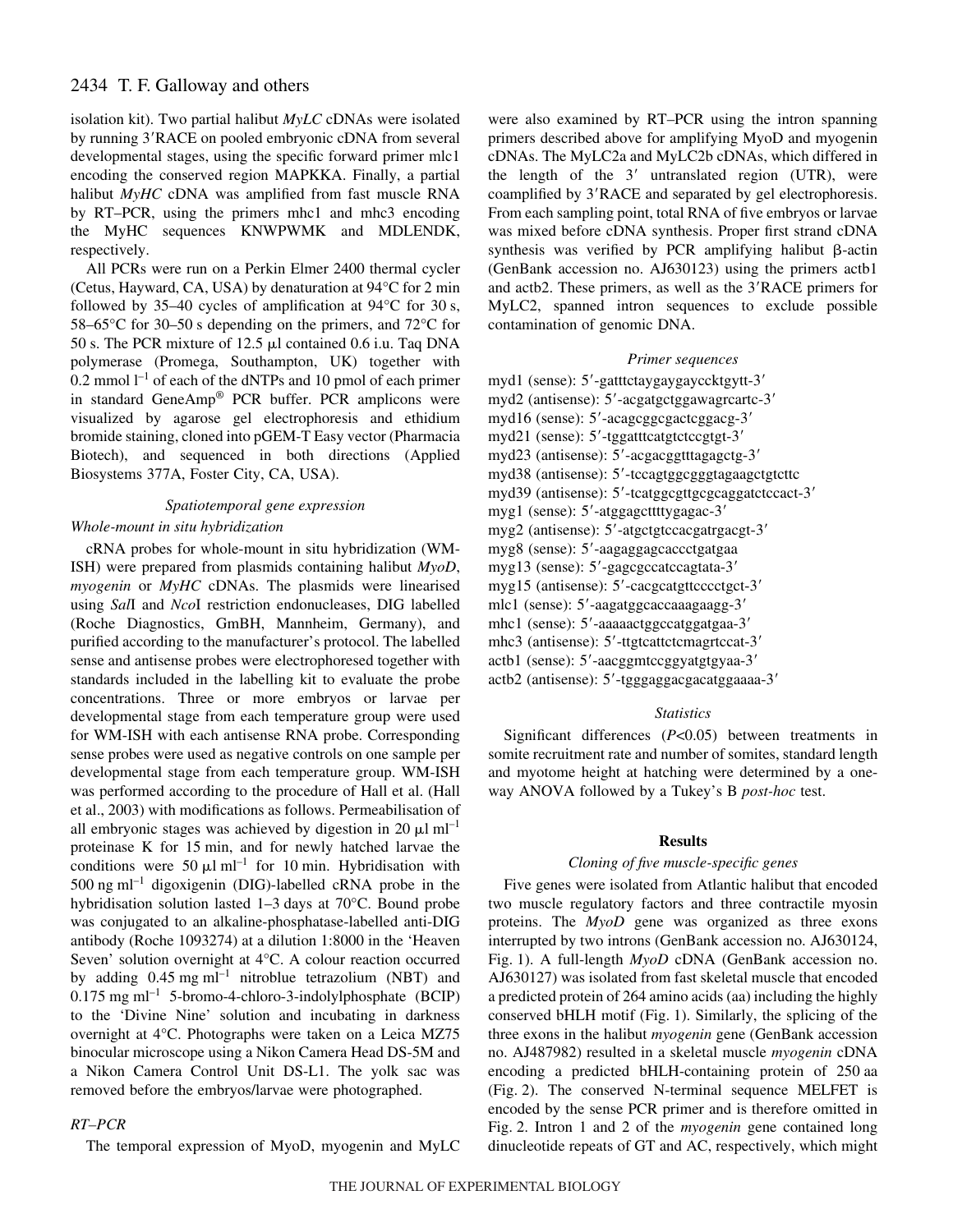#### **5'UTR, 137bp**

| M T M D L S D L P F P L S P T N D L Y D D P C F S T S D L N F F D D L D                                                                                                                     | 36<br>108  |
|---------------------------------------------------------------------------------------------------------------------------------------------------------------------------------------------|------------|
| A R L L H A G L V K P G D H H Q H H H V P K D E H V R A P G G P H Q A G<br>acccggctcttgcacgccggcctagtgaagccaggggaccaccatcaacaccaccacgtgcccaaggatgagcatgtgagggccccggggggcccacaccaggcggga     | 72<br>216  |
| H C L L W A C K A C K T K T T H E D R R K A A T V R E R R R L G K V N T<br>aactgcctgctgtgggcctgcaaggcctgcaagacgaagacgactcacgaagacagaagaaagcagcgaccgtgagagaaagacgtcggctcggcaaagtaaacacc      | 108<br>324 |
| A F E T L K R C T A S N P N Q R L P K V E I L R N A I S Y I E S L Q<br>AL<br>gcctttgagaccctgaaacgctgcactgcctccaatcccaaccagcggctgcccaaagtggagatcctgcgcaacgccatcagctacatcgagtcgctgcaggcgctg   | 144<br>432 |
| L R T G R E D S F Y P P L E H Y S G D S D A S S P<br>R S N C<br>S<br>$\Box$<br>G T<br>ctgaggacgggccgggaagacagcttctacccgccactggaacactacagcggcgactcggacgcctcgagcccccgctccaactgctccgatggcacg   | 177<br>531 |
| (Intron 1, 558 bp)                                                                                                                                                                          |            |
| V D F M S P C S T R S E N S D G S Y C<br>S<br>$O$ $T$ $D$                                                                                                                                   | 200<br>601 |
| (Intron 2, 292 bp)                                                                                                                                                                          |            |
| D S S S S K P S Y T S S L D C L S S I V E R I S T D P A V A P P<br>DS V<br>G<br>attccagcagctctaaaccgtcgtacatctctagtttggactgtttgtccagcatcgtagagcggatcagcacagacccagctgtggccccccgggagacagcgtgg | 236<br>709 |
| R G P G S P V N S P A G S R P S A E P S S M Y E<br>$\mathbb{P}$<br>L stop<br>tcccccggggtcctggatcacctgtgaacagccctgctgggtccaggccctcggccgaacccagcagcatgtatgagccgctctga                         | 264<br>795 |
| $3'$ UTR. $474$ bp.                                                                                                                                                                         |            |

Fig. 1. Atlantic halibut *MyoD* cDNA and predicted amino acid sequences, which are numbered on the right. The bHLH domain is shaded. The locations of the two introns in the genomic sequence are indicated.

hybridize to form a hairpin loop with the short exon 2 in the loop. Accordingly, an alternatively spliced *myogenin* cDNA lacking exon 2 was isolated from skeletal muscle that encoded a predicted C-terminal truncated protein of only 174 aa due to a premature stop codon in the changed reading frame of exon 3 (Fig. 2). Although not quantitatively assayed, the short *myogenin* transcript seemed to be expressed in lower amounts than the intact *myogenin* transcript.

Halibut MyoD and myogenin exhibited the highest overall aa sequence identity to gilthead seabream (*Sparus aurata*) MyoD (71%) and pufferfish (*Tetraodon nigroviridis*) myogenin (82%), respectively. In addition to the conserved bHLH domain and the juxtaposed motif CLP/LWACKA/LCK, vertebrate MyoD and myogenin also showed homology in the C-terminal end (Fujisawa-Sehara et al., 1990) (Fig. 3). This part includes the so-called helix III, which appears to have adopted distinct functions in MyoD and myogenin mainly due to a negatively or positively charged residue in the marked position in Fig. 3 (Bergstrom and Tapscott, 2001). These authors demonstrated that the substitution of the Asp residue at this position in mouse MyoD with His of mouse myogenin disrupted the function of the MyoD helix III. The sequence alignment indicates that the negatively charged Asp, or Glu in cod, is conserved in the vertebrate MyoDs, whereas the positively charged His or Arg are found at this position in the myogenin of mammals and teleosts, respectively (Fig. 3). The exception seems to be the two myogenins of *Xenopus* both containing Asn at this position (Charbonnier et al., 2002).

A partial halibut *MyHC* cDNA of 706 bp was isolated by RT–PCR of juvenile fast muscle RNA (GenBank accession no. DQ302137). The deduced MyHC protein of 235 aa showed highest identity to the orthologue of common carp (92%) and zebrafish (90%). Two genetically distinct *MyLC* cDNAs (GenBank accession no. AJ488286 and AJ488287) were isolated by running 3'RACE on pooled embryonic cDNA. The deduced proteins shared 89% identity and were named halibut MyLC2a and MyLC2b based on the high similarity with the MyLC2 form of other teleosts.

#### *Embryonic development*

The embryos in all temperature groups were halfway through epiboly at  $30\,d^{\circ}$  and the first movements of the embryos were observed around 70 d°. Hatching occurred at 84, 88 and 77 $d^{\circ}$ , or 19, 15 and 9 days after fertilisation at 4, 6 and 8°C, respectively. The first somites were formed between half and complete epiboly in all temperature groups, and at blastopore closure 8–11 somites were formed. Recruitment rate of new somites increased significantly with increasing incubation temperature (Table 1; Fig. 4), and was  $4.6\pm0.3$ , 5.4 $\pm$ 0.1 and 10.5 $\pm$ 0.3 somites per day at 4, 6 and 8°C, respectively. The overall number of somites at hatching was 52±2 and was not significantly different among treatments (Table 1). The newly hatched larvae from the  $4^{\circ}$ C group were significantly shorter than larvae from the other temperature groups, whereas the myotome height of larvae from the 6°C group was significantly larger than that of larvae from the 4°C and  $8^{\circ}$ C groups (Table 1).

#### *Spatiotemporal expression of muscle genes*

WM-ISH with the RNA antisense probes enabled the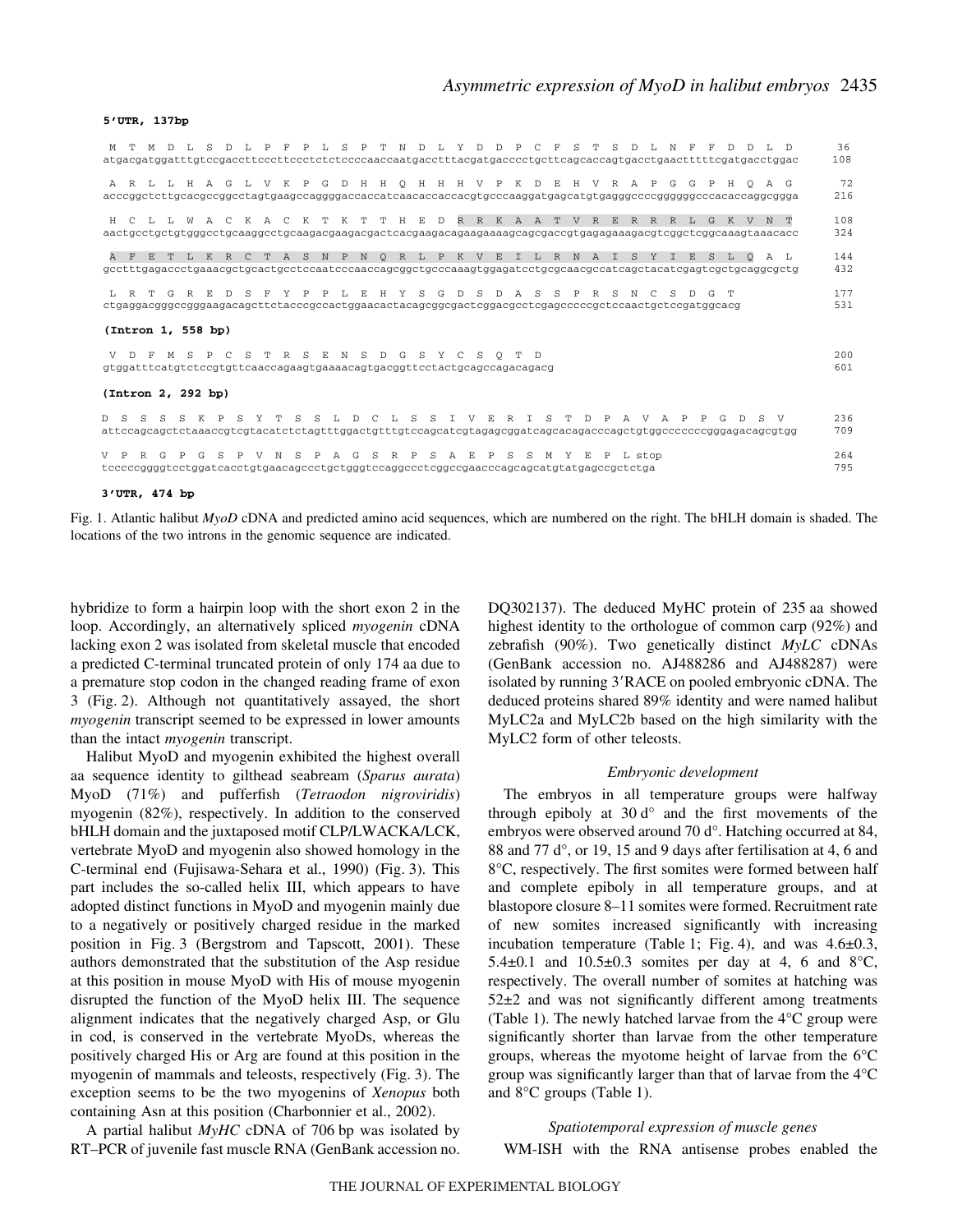| N P Y F F P D O R F Y E G G D S Y F P S R L S G G Y D O A G Y O D R N                                                                                                                           | 35         |
|-------------------------------------------------------------------------------------------------------------------------------------------------------------------------------------------------|------------|
| aacccttattttttccctgaccagcgcttctatgaaggaggggacagctatttcccctctcgcttgtccggggggtacgaccaagccggctaccaggacaggaac                                                                                       | 105        |
| S M M G L C A S L S G G V G V G V T G T E D K A S P S S M S P H S E A                                                                                                                           | 70         |
| tccatgatgggtttgtgcgcgagtctgtctgggggtgttggagttggggtcacaggaacagaggacaaagcctctccgtccagcatgtcacctcactccgaggcc                                                                                       | 210        |
| H C P G O C L P W A C K L C K R K T V T M D R R R A A T M R E K R R L                                                                                                                           | 105        |
|                                                                                                                                                                                                 | 315        |
| K K V N E A F D A L K R S T L M N P N O R L P K V E I L R S A I O Y I                                                                                                                           | 140        |
| aagaaggtgaacgaggcctttgacgctctgaagaggagcaccctgatgaaccccaaccagaggctgcccaaggtggagatcttgcggagcgccatccagtatatc                                                                                       | 420        |
| E R L O A L V S S L N O O D T E T G O O G L H Y R P S T A O A R<br>gaaaggctgcaggccctggtgtcttccctcaaccagcaggacactgagacaggacagcaggactgcactaccgacccagcacggctcaggccaga<br>(Intron 1, 697 bp)        | 172<br>516 |
| V S S S S E P S S G S T C C S S P E W S S T P E Q C T Q S Y S S E<br>gtgtcgtcgtcaagcgagcccagttcaggcagcacctgctgcagtagcccggagtggagcagcactccagagcagtgcacacagagctacagcagcgagg<br>(Intron 2, 109 bp) | 205<br>616 |
| O G N M R A L T S I V E S I S A A D A A V A F P V<br>D L L S A S D S P<br>E<br>I S stop                                                                                                         | 240<br>720 |
| D I P K stop                                                                                                                                                                                    | 244        |
| gacattcccaaatag                                                                                                                                                                                 | 735        |

**3'UTR, 135 bp**

Fig. 2. Atlantic halibut *myogenin* cDNA and predicted amino acid sequences, which are numbered on the right. The bHLH domain is shaded. The locations of the two introns in the genomic sequence are indicated. Alternative splicing by skipping exon 2 (underlined) generated a shorter transcript because of a premature stop codon (bold) in the changed reading frame.

visualisation of a cranial-to-caudal progression in the expression of *MyoD*, *myogenin* and *MyHC* (Fig. 5), whereas sense probes produced no colour reaction. RT–PCR was used to verify the temporal expression of *MyoD* and *myogenin* (not shown). Owing to the difficulty of making specific ISH probes for the two highly similar *MyLC2* genes, their temporal expression was studied by  $3'RACE$  (Fig. 6), which amplified the two cDNAs differing in the length of the 3'UTR. Expression patterns of the muscle genes studied closely followed somite formation, and no significant effects of egg incubation temperature on the timing and spatial expression of *MyoD*, *myogenin* and *MyHC* were found when studied in relation to somite stage. The WH-ISH results shown in Fig. 5

are, therefore, a representative selection from all three temperature groups.

Initial *MyoD* expression was detected prior to somitogenesis at 50% epiboly only by RT–PCR, whereas the first detection of *MyoD* by WM-ISH was first observed very faintly at the 9 somite stage, and only in the lateral cells of somites 7–9 (Fig. 5A). This indicates that somites 1–6 expressed  $My_0D$ prior to the 9-somite stage, but this could not be detected by WM-ISH. Intriguingly, the *MyoD* signal was shown on only one side of the notochord, or in more somites on one side than on the other. This novel bilaterally asymmetric expression of *MyoD* persisted until 20–30 somites were formed (Fig. 5A–C). As *MyoD* expression progressed caudally in an increasing



Fig. 3. Alignment of the conserved Cys-rich motif and the boxed bHLH and HIII of Atlantic halibut MyoD and myogenin and their orthologues from gilthead seabream (GenBank accession no. AAL85338), zebrafish (AAK06755, AAM82616), Atlantic cod (AAK17969), pufferfish (AAV70941), common carp (BAA33565, BAA33564), rainbow trout (CAA87010), *Xenopus* (CAA34232, AAL05070) and mouse (NP\_112466, NP\_034996). Conserved residues of both MyoD and myogenin are shaded in dark grey; distinct residues of the two factors are shaded in light grey. The major determinant of the differential functions of MyoD and myogenin is indicated by an arrow (Bergstrom and Tapscott, 2001).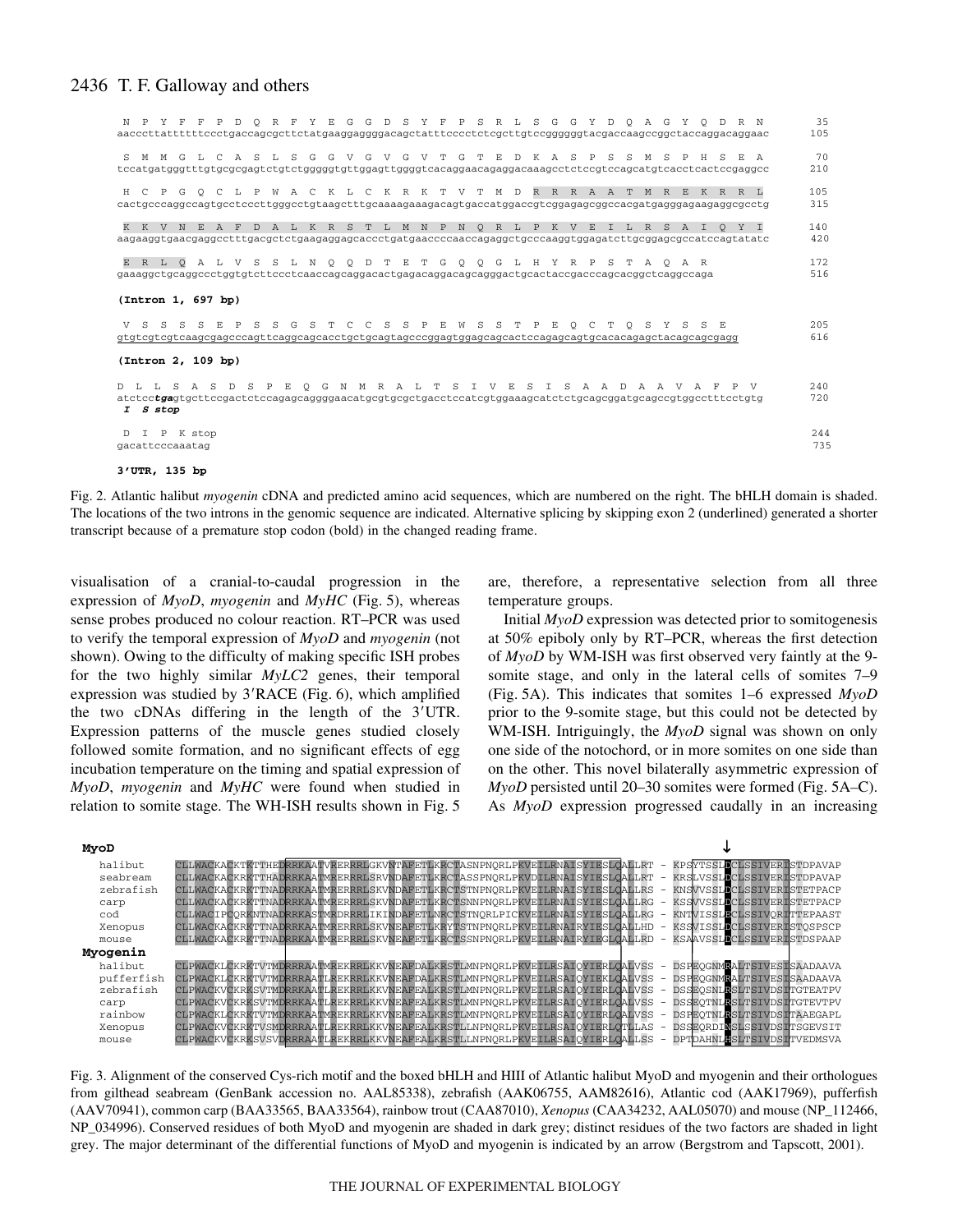Table 1. Somite recruitment rate during somitogenesis and somite numbers, standard length and myotome height of newly *hatched halibut larvae*

|                                           | $4^{\circ}$ C                | $6^{\circ}C$      | $8^{\circ}$ C               | P-value |
|-------------------------------------------|------------------------------|-------------------|-----------------------------|---------|
| Somite recruitment rate (numbers per day) | $4.6 \pm 0.3^{\text{a}}$     | $5.4\pm0.1^{b}$   | $10.5 \pm 0.3$ <sup>c</sup> | < 0.001 |
| Somite numbers                            | $51\pm3$                     | $52\pm1$          | $53\pm1$                    | 0.353   |
| $SL$ (mm)                                 | $5.42 \pm 0.37$ <sup>a</sup> | $6.15 \pm 0.12^b$ | $6.21 \pm 0.29^b$           | < 0.001 |
| $MH$ (mm)                                 | $0.39 \pm 0.03^a$            | $0.46 \pm 0.03^b$ | $0.40 \pm 0.03^a$           | < 0.001 |

*SL*, standard length; *MH*, myotome height.

Values are mean ± s.d. (*N*=10), and different superscript letters within rows represent significantly different values (one-way ANOVA followed by a Tukey's B *post-hoc* test).

number of somites, the pattern appeared to become more symmetric. From the 25- to 45-somite stage the expression was downregulated in more and more cranial somites (Fig. 5D–F). *MyoD* signals were still present close to hatching  $($ >50 somites), but the individual spatial expression varied from none at all to expression in the caudal half of the newly hatched larvae (Fig. 5G).

*Myogenin* mRNA was first detected at the 9- to 10-somite stage by the more sensitive RT–PCR method as a heavily stained band. The adaxial cells of somites 3–10 had a faintly bilaterally symmetrical *myogenin* signal at the 9- to 10-somite stage (Fig. 5H), but *myogenin* was not detected in lateral cells of somites 1 and 2. The *myogenin* expression became stronger at the 14- to 15-somite stage as it progressed caudally and was found in adaxial cells of somites 3–15 and in lateral cells of somites  $7-15$  (Fig. 5I). In 20-somite stage embryos (Fig. 5J) the whole of somites 3–20 expressed *myogenin* mRNA. All somites except number 1 and 2 had a *myogenin* signal in all somitic cells throughout the 25- to 30-somite stages (Fig. 5K,L). Between somite stages 30 to 40 *myogenin* expression was downregulated in more cranial somites so that only somites 25–40 had *myogenin* expression at the 40-somite stage (Fig. 5L,M). Finally, at the 40- to 50-somite stages only



Fig. 4. Somite formation at different egg incubation temperatures. Each point represents one embryo/larva. Sigmoid curves were fitted for each incubation temperature  $[y=a/(1+e^{-(x-x0/b)})$ , where *y* refers to number of somites and  $x$  to number of  $d^{\circ}$  after fertilisation].

the most caudal somites expressed *myogenin* and the staining decreased in intensity (Fig. 5M,N). *Myogenin* expression preceded *MyHC* expression by approximately 5 somites.

Whereas no *MyHC* mRNA was found in the earliest embryonic stages (Fig. 5O), WM-ISH signals were identified adaxially in somites  $4-10$  at the 17-somite stage (Fig. 5P). By the 20-somite stage, *MyHC* mRNA was also found more laterally at the posterior end of somites 11–20, whereas somites 9–12 showed only adaxial *MyHC* expression (Fig. 5Q). From the 25-somite stage onwards *MyHC* expression gradually progressed caudally (Fig.  $5R-T$ ), and close to hatching  $($ >50 somites) the *MyHC* signal was only found in somites  $40-50$  (Fig.  $5U$ ).

The expression of the MyLC2 isoforms was only studied by RT–PCR, hence no spatial information is available. Whereas *MyLC2a* mRNA was detected from the 40-somite stage onwards, expression of *MyLC2b* was initiated just before hatching from the 50-somite stage onwards (Fig.  $6$ ). By contrast to *MyLC2a*, the *MyLC-2b* mRNA level increased in intensity throughout embryogenesis, and was the only isoform identified in adult fast and slow skeletal muscle (not shown).

#### **Discussion**

The onset of somitogenesis was not significantly affected by incubation temperature and occurred during the latter part of gastrulation in halibut embryos. Hence, the first somites were formed after 30–35 day-degrees  $(d<sup>o</sup>)$  in all three temperature groups. Consistently, the relative timing of both *MyoD* and *myogenin* expression in relation to somite stage was similar in all temperature groups. Furthermore, whereas the rate of somite formation increased with increasing incubation temperature, the relative recruitment rate was approximately one new somite formed per d° in all groups. The final number of somites in newly hatched larvae was therefore similar for all groups and unaffected by the incubation temperature. Hence, halibut embryogenesis, including somite formation is strongly accelerated by temperature, but the relative timing of the different processes seems to be independent of the ambient temperature. However, it should be noted that incubation at 6°C was associated with the longest embryonic period measured in d° and resulted in the greatest larval myotome height. Conversely, incubation at 4°C, which is also close to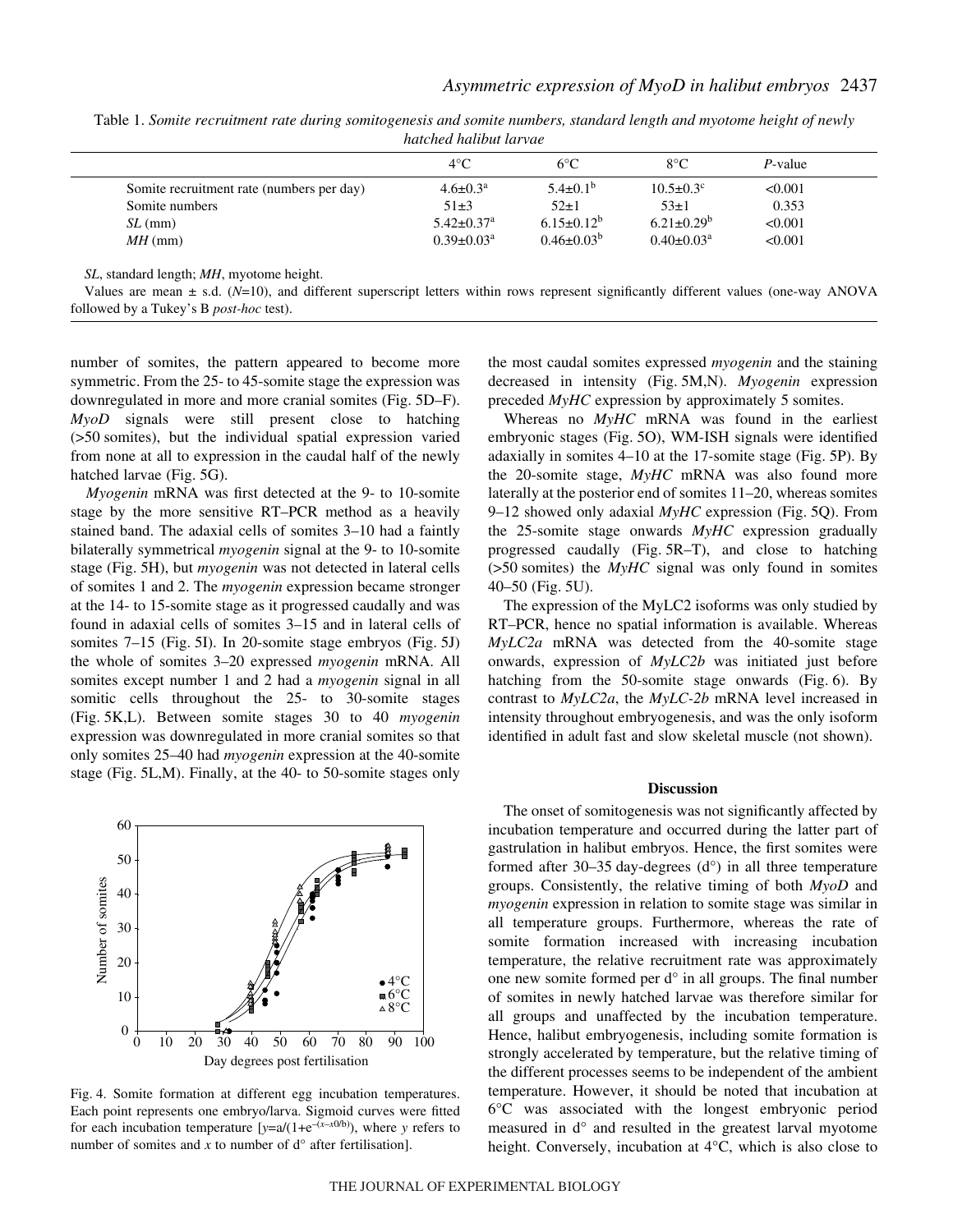the expected natural incubation temperature, produced significantly smaller larvae at hatching. However, whereas the 8°C larvae were of similar length as the 6°C larvae, development of deformities is expected to be higher at elevated incubation temperatures (Lein et al., 1997). Hence, development of the halibut embryo seems to be a fine-tuned process, and the natural temperature regime should be mimicked in aquaculture to produce high-quality larvae with a high growth potential. Temperature has been shown to affect the sequence of organogenesis (Johnston et al., 1995), rate of



Fig. 5. Spatial and temporal expression of *MyoD, myogenin* and *MyHC* mRNA in halibut embryos and larvae with similar numbers of somites. All specimens are dorsal views with the head towards the upper right corner of the picture. Arrowheads indicate the first somite with expression in lateral cells; arrows, the first somite with expression in adaxial cells; dot, asymmetric expression. Scale bar, 0.5 mm for all images.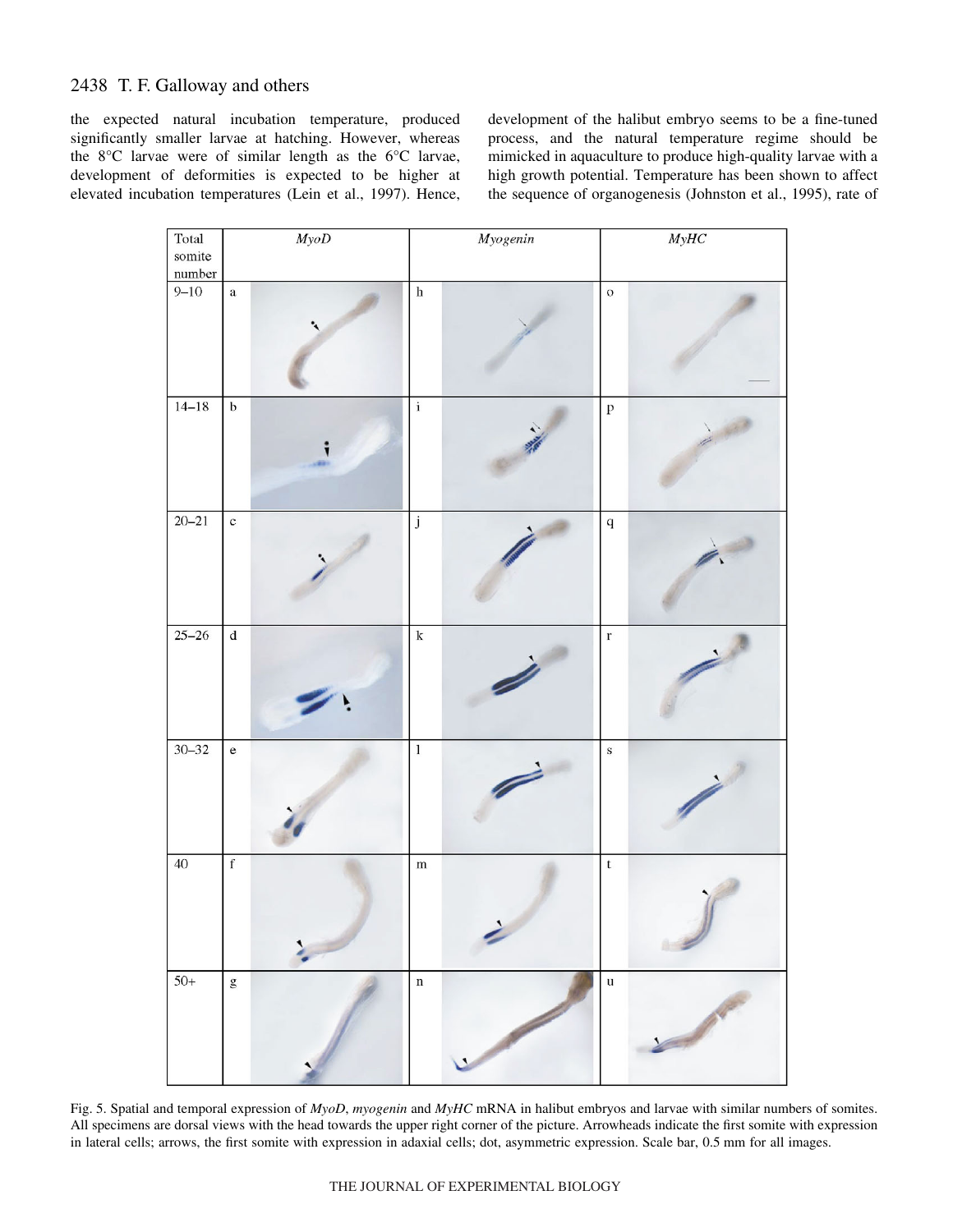

Fig. 6. Temporal expression of MyLC2a and MyLC2b during somitogenesis in Atlantic halibut. The presence of reverse-transcribed  $c$ DNAs was verified by amplifying  $\beta$ -actin  $c$ DNA.

somitogenesis (Brooks and Johnston, 1994) (present study), number of somites (Brooks and Johnston, 1994), number and size of muscle fibres at hatching (Vieira and Johnston, 1992; Brooks and Johnston, 1993; Usher et al., 1994; Nathanailides et al., 1995; Johnston and McLay, 1997; Alami-Durante et al., 1997; Galloway et al., 1998; Galloway et al., 1999; Hall and Johnston, 2003) and the relative timing of myofibrillogenesis (Johnston et al., 1995) in different fish species. However, in agreement with our halibut study, relative temporal and spatial expression of several muscle genes in Atlantic herring *Clupea harengus* (Temple et al., 2001), Atlantic cod *Gadus morhua* (Hall et al., 2003) and common carp *Cyprinus carpio* (Cole et al., 2004) do not seem to be influenced by temperature. Temple et al. concluded (Temple et al., 2001) that temperature probably affects myofibril synthesis downstream from MyHC transcription, at the translation or assembly stage. By contrast, the relative expression of *MRF* genes was shown to be delayed and prolonged at low egg incubation temperatures in other species such as rainbow trout (*Oncorhynchus mykiss*) and gilthead seabream (Wilkes et al., 2001; Xie et al., 2001). These authors suggested that the delayed muscle differentiation at lower temperatures could extend the proliferation phase, enable more myoblast hyperplasia and hence increase muscle fibre numbers at hatching, something that is also seen in fish species with temperature-independent MRF expression.

In most fish species where *MyoD* has been studied to date [zebrafish *Danio rerio* (Weinberg et al., 1996); Atlantic herring (Temple et al., 2001); gilthead seabream (Tan and Du, 2002); common carp (Cole et al., 2004); rainbow trout (Delalande and Rescan, 1999; Xie et al., 2001); flounder *Paralichthys olivaceus* (Zhang et al., 2006)], the gene is expressed in presomitic and somitic adaxial cells, which will later become the superficial slow red muscle fibres (Devoto et al., 1996). Subsequently, *MyoD* is expressed in lateral cells of the somites, which will form the bulk of the fast white muscle mass. In Atlantic halibut, *MyoD* mRNA was detected prior to somitogenesis, but was never observed in adaxial cells of the presomitic or somitic mesoderm at any later developmental stage. This absence of *MyoD* mRNA in the adaxial cells has also been observed in Atlantic cod (Hall et al., 2003). Furthermore, *MyoD* was expressed bilaterally asymmetrically

### *Asymmetric expression of MyoD in halibut embryos* 2439

in the earliest stages of halibut somitogenesis. These findings indicate that MyoD may have a different function in halibut and cod than in other fish species, and/or that halibut and cod may have more than one *MyoD* gene. Two MyoD encoding genes have previously been reported in the tetraploid species *Xenopus* (Scales et al., 1990), rainbow trout (Rescan and Gauvry, 1996), gilthead seabream (Tan and Du, 2002) and amphioxus *Branchiostoma floridae* (Schubert et al., 2003). After the present study was performed, another MyoD isoform, referred to as MyoD1, was identified in halibut (Ø. Andersen, S. V. W. Dahle, E. Kjørsvik, T. Bardal, H. Munck and T. F. Galloway, manuscript submitted for publication). The two MyoD isoforms of both halibut and gilthead seabream show about 72% sequence identity, indicating that the two paralogues are the result of a common duplication event about 350 million years ago (Robinson-Rechavi et al., 2001). By contrast to the *MyoD* gene identified in the present study (which should be referred to as *MyoD2*), the halibut *MyoD1* gene was symmetrically expressed in presomitic and somitic adaxial cells from the 5-somite stage onwards, and subsequently spread to lateral cells (Ø. Andersen, S. V. W. Dahle, E. Kjørsvik, T. Bardal, H. Munck and T. F. Galloway, manuscript submitted for publication). The *MyoD* gene isolated from flounder was also initially expressed bilaterally symmetrically in adaxial cells and subsequently in lateral cells (Zhang et al., 2006), but it is not known whether the flounder has two MyoD isoforms. The functional significance of the bilaterally asymmetrical expression pattern observed for halibut *MyoD2* is not known, but we hypothesise that this isoform may have adopted a new function related to the development of external asymmetry in this flatfish species. Alternatively, the asymmetric expression pattern may be related to the development of a greater muscle mass on the ocular side than on the abocular side, as observed in adult halibut (Johnston, 2004). Asymmetry of the muscle mass is not present in halibut yolk sac larvae (Galloway et al., 1995; Galloway et al., 1999), indicating that the early asymmetrical *MyoD2* expression has an effect on gross muscle anatomy during the transformation from larva to juvenile and onwards. During a sizeable part of early vertebrate embryogenesis the Wnt, FGF and Notch signalling pathways convey both symmetric and asymmetric information for bilaterally synchronised somitogenesis and left–right asymmetric patterning of internal organs, respectively (Kawakami et al., 2005). These signals operate upstream from the MRFs, and have so far only been studied in vertebrates with external bilateral symmetry (Levin, 2005). Therefore, there is a need to study more flatfish species with respect to muscle development, in order to elucidate the possible functions of the asymmetrical *MyoD2* expression in embryos of halibut and possibly other species.

Expression of the single halibut *myogenin* gene was initiated at the 9- to 10-somite stage in adaxial cells*,* possibly correlating with the initiation of myoblast differentiation and indicating that these red muscle precursor cells differentiate prior to the lateral white muscle precursor cells (Devoto et al., 1996;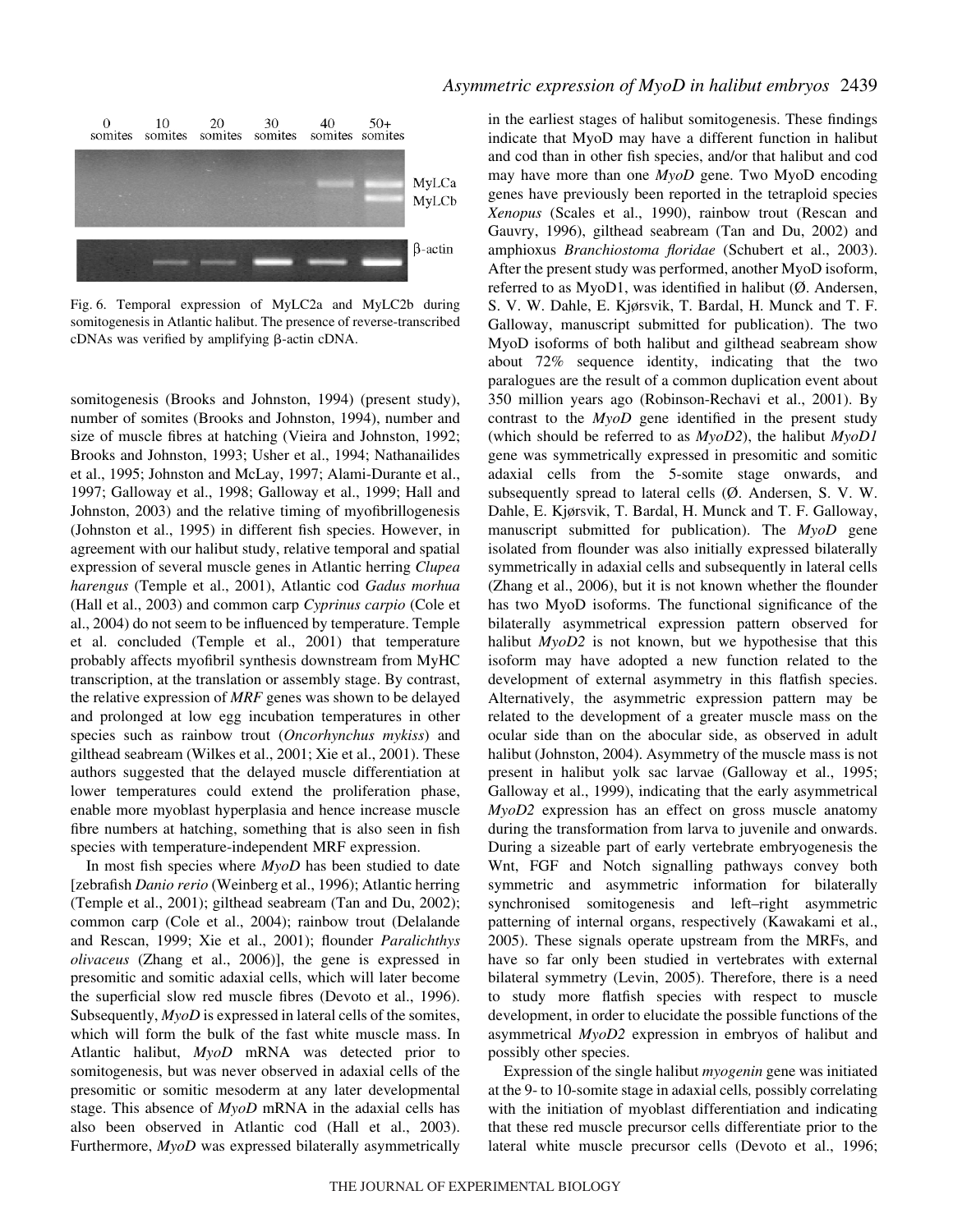Rescan, 2001). Subsequently, the halibut *myogenin* signals spread to lateral somitic cells of newly formed somites. When the halibut embryos contained between 30 and 40 somites, the *myogenin* signals began to disappear from the cranial somites in the same manner as the *MyoD2* transcript did. This transient expression pattern of *myogenin* resembles that observed in the Atlantic herring and common carp (Temple et al., 2001; Cole et al., 2004), but is different from that observed in rainbow trout and zebrafish (Delalande and Rescan, 1999; Weinberg et al., 1996). This probably reflects differences in species, final size, muscle fibre types and ecology.

Vertebrate muscle contains many myosin isoforms, depending on developmental stage, muscle fibre type and environmental characteristics (Goldspink et al., 2001). The expression of the myofibrillar contractile proteins MyHC and MyLC has been shown to follow expression of MRFs in all vertebrate species studied to date (Watabe, 2001). The halibut *MyHC* studied here was probably a transient embryonic isoform, and was detected from the 15 somite stage, whereas *MyLC2a* mRNA was first identified at the 40-somite stage. Neither *MyHC* nor *MyLC2a* were expressed post-hatching (results not shown). Different MyLC2 isoforms have been isolated from several teleosts, and a larval MyLC2 was shown to be gradually replaced by an adult isoform in metamorphosing flatfish (Brooks and Johnston, 1993; Yamano et al., 1994; Focant et al., 2000; Focant et al., 2003). Whereas the sequence of flatfish MyLC2 has so far been unknown, the similarity in the expression patterns strongly indicates that the deduced halibut MyLC2a and MyLC2b represent embryonic and larval/juvenile isoforms, respectively.

Factors regulating muscle determination, differentiation and development have so far mostly been studied in vertebrates with external bilateral symmetry. The present study reveals that a *MyoD* isoform, but not the other muscle genes studied, is expressed bilaterally asymmetrically during early somitogenesis of the halibut. This suggests that more such investigations of flatfish species could provide valuable information on how muscle-regulating mechanisms work in species with different anatomical, physiological and ecological traits. The present study also shows that many important events in the determination and differentiation of muscle in halibut occur within a very short time period  $(10\,d^{\circ}$  or approximately 2 days) between the formation of the 10th and 20th somite, a period that should be treated with special care in halibut hatcheries.

The authors wish to thank the Norwegian Research Council for financial support through research grants numbers 134046/120, 141765 and 139630/140. The staff at AKVAFORSK Sunndalsøra is thanked for technical assistance and Dr Thomas Hall at the University of St. Andrews, Fife, UK for advice on the WM-ISH protocol.

#### **References**

**Alami-Durante, H., Faconneau, B., Rouel, M., Escaffre, A. M. and Bergot, P.** (1997). Growth and multiplication of white skeletal muscle fibres in carp larvae in relation to somatic growth rate. *J. Fish Biol.* **50**, 1285-1302.

- **Bergstrom, D. A. and Tapscott, S. J.** (2001). Molecular distinction beween specification and differentiation in the myogenic basic helix-loop-helix transcription factor family. *Mol. Cell. Biol.* **21**, 2404-2412.
- **Blaxter, J. H.** (1998). Pattern and variety in development. In *Fish Physiology*, Vol. XIA (ed. W. S. Hoar and D. J. Randall), pp. 1-58. New York: Academic Press.
- **Bolla, S. and Holmefjord, I.** (1988). Effect of temperature and light on development of Atlantic halibut larvae. *Aquaculture* **74**, 355-358.
- **Brooks, S. and Johnston, I. A.** (1993). Influence of development and rearing temperature on the distribution, ultrastructure and myosin sub-unit composition of myotomal muscle-fibre types in the plaice *Pleuronectes platessa*. *Mar. Biol.* **117**, 501-513.
- **Brooks, S. and Johnston, I. A.** (1994). Temperature and somitogenesis in embryos of the plaice (*Pleuronectes platessa*). *J. Fish Biol.* **45**, 699-702.
- **Charbonnier, F., Gaspera, B. D., Armand, A. S., Van der Laarse, W. J., Launay, T., Becker, C., Gallien, C. L. and Chanoine, C.** (2002). Two myogenin-related genes are differentially expressed in *Xenopus laevis* myogenesis and differ in their ability to transactivate mouse structural genes. *J. Biol. Chem.* **277**, 1139-1147.
- **Cole, N. J., Hall, T. E., Martin, C. I., Chapman, M. A., Kobiyama, A., Yoshiaki, N., Watabe, S. and Johnston, I. A.** (2004). Temperature and the expression of myogenic regulatory factors (MRFs) and myosin heavy chain isoforms during embryogenesis in the common carp *Cyprinus carpio* L. *J. Exp. Biol.* **207**, 4239-4248.
- **Delalande, J. M. and Rescan, P. Y.** (1999). Differential expression and interpretation of positional MyoD genes in developing and adult myotomal musculature of the trout (*Oncorhynchus mykiss*). *Dev. Genes Evol.* **209**, 432- 437.
- **Devoto, S. H., Melancon, E., Eisen, J. S. and Westerfield, M.** (1996). Identification of separate slow and fast muscle precursor cells in vivo, prior to somite formation. *Development* **122**, 3371-3380.
- **Du, S. J., Gao, J. and Anyangwe, V.** (2003). Muscle-specific expression of myogenin in zebrafish embryos is controlled by multiple regulatory elements in the promoter. *Comp. Biochem. Physiol.* **134B**, 123-134.
- **Edmondson, D. G., Cheng, T. C., Cserjesi, P., Chakraborty, T. and Olson, E. N.** (1992). Analysis of the myogenin promoter reveals an indirect pathway for positive autoregulation mediated by the muscle-specific enhancer factor MEF-2. *Mol. Cell. Biol.* **12**, 3665-3677.
- **Focant, B., Collin, S., Vandewalle, P. and Huriaux, F.** (2000). Expression of myofibrillar proteins and parvalbumin isoforms in white muscle of the developing turbot *Scophthalmus maximus* (Pisces, Pleuronectiformes). *Basic Appl. Myol.* **10**, 269-278.
- **Focant, B., Vandewalle, P. and Huriaux, F.** (2003). Expression of myofibrillar proteins and parvalbumin isoforms during the development of a flatfish, the common sole *Solea solea*: comparison with the turbot *Scophthalmus maximus*. *Comp. Biochem. Physiol.* **135B**, 493-502.
- **Frohman, M. A., Dush, M. K. and Martin, G. R.** (1988). Rapid production of full-length cDNAs from rare transcripts: amplification using a single gene-specific oligonucleotide primer. *Proc. Natl. Acad. Sci. USA* **85**, 8998- 9002.
- **Fujisawa-Sehara, A., Nabeshima, Y., Hosoda, Y., Obinata, T. and Nabeshima, Y.** (1990). Myogenin contains two domains conserved among myogenic factors. *J. Biol. Chem.* **265**, 15219-15223.
- **Galloway, T. F., Lein, I., Akster, H. A. and Kjørsvik, E.** (1995). Growth of swimming musculature during the yolk sac stage of Atlantic halibut (*Hippoglossus hippoglossus* L.). In *Larvi'95 – Fish and Shellfish Larviculture Symposium (European Aquaculture Society Special Publication 24)* (ed. P. Lavens, E. Jaspers and I. Roelants), pp. 94-97. Ghent: European Aquaculture Society.
- **Galloway, T. F., Kjørsvik, E. and Kryvi, H.** (1998). Effect of temperature on viability and axial muscle development in embryos and yolk sac larvae of the Northeast Arctic cod (*Gadus morhua*). *Mar. Biol.* **132**, 547-557.
- **Galloway, T. F., Kjørsvik, E. and Kryvi, H.** (1999). Muscle growth in yolk sac larvae of the Atlantic halibut as influenced by temperature in the egg and yolk sac stage. *J. Fish Biol.* **55**, 26-43.
- **Goldspink, G., Wilkes, D. and Ennion, S.** (2001). Myosin expression during ontogeny, post-hatching growth and adaptation. In *Fish Physiology*, Vol. XVIII (ed. I. A. Johnston), pp. 43-72. New York: Academic Press.
- **Hall, T. H. and Johnston, I. A.** (2003). Temperature and developmental plasticity during embryogenesis in the Atlantic cod *Gadus morhua* L. *Mar. Biol.* **142**, 833-840.
- **Hall, T. H., Cole, N. J. and Johnston, I. A.** (2003). Temperature and expression of seven muscle-specific protein genes during embryogenesis in the Atlantic cod *Gadus morhua* L. *J. Exp. Biol.* **206**, 3187-3200.